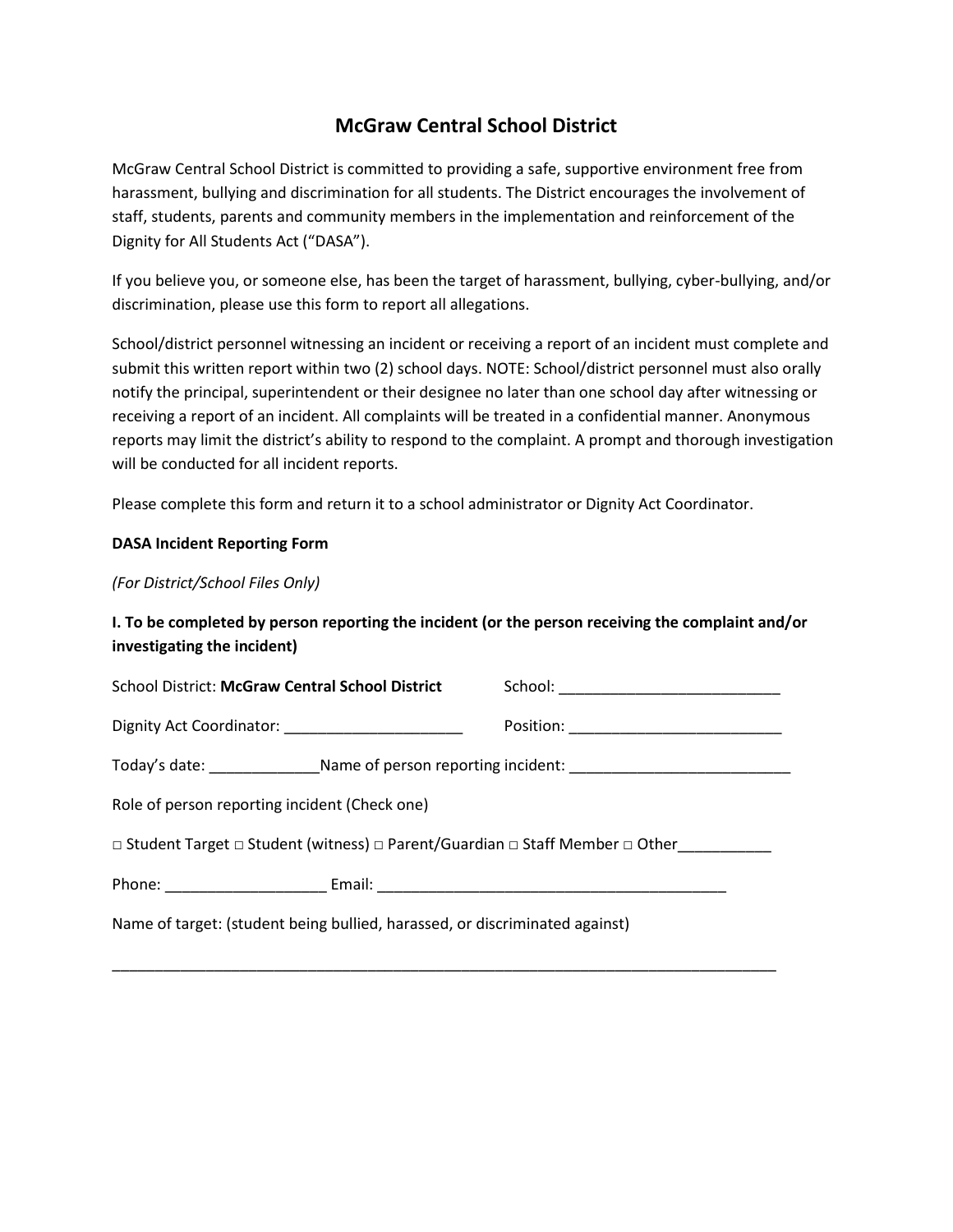| Name(s) of alleged                                                                                              |
|-----------------------------------------------------------------------------------------------------------------|
|                                                                                                                 |
| Date(s) and time(s) of                                                                                          |
|                                                                                                                 |
| What was your involvement in the incident?                                                                      |
| $\Box$ I was directly involved in the incident $\Box$ I observed the incident $\Box$ I heard about the incident |
| Where did the incident happen? (Check all that apply)                                                           |
| □ On school property                                                                                            |
| □ Classroom                                                                                                     |
| □ Hallway                                                                                                       |
| □ Bathroom                                                                                                      |
| $\square$ Cafeteria                                                                                             |
| □ Gym                                                                                                           |
| D Locker Room                                                                                                   |
| □ At a school function                                                                                          |
| □ On a school bus                                                                                               |
| □ Off school property                                                                                           |
| D Electronic Communication                                                                                      |
| □ Other (describe):                                                                                             |
|                                                                                                                 |
| Type of incident (Check all that apply)                                                                         |

- □ Physical contact (kicking, punching, spitting, tripping, pushing, taking belongings)
- □ Verbal threats (gossip, name-calling, put-downs, teasing, being mean, taunting, making threats)
- □ Psychological (non-verbal actions, spreading rumors, social exclusion, intimidation)
- $\Box$  Abuse (actions or statements that put an individual in fear of bodily harm)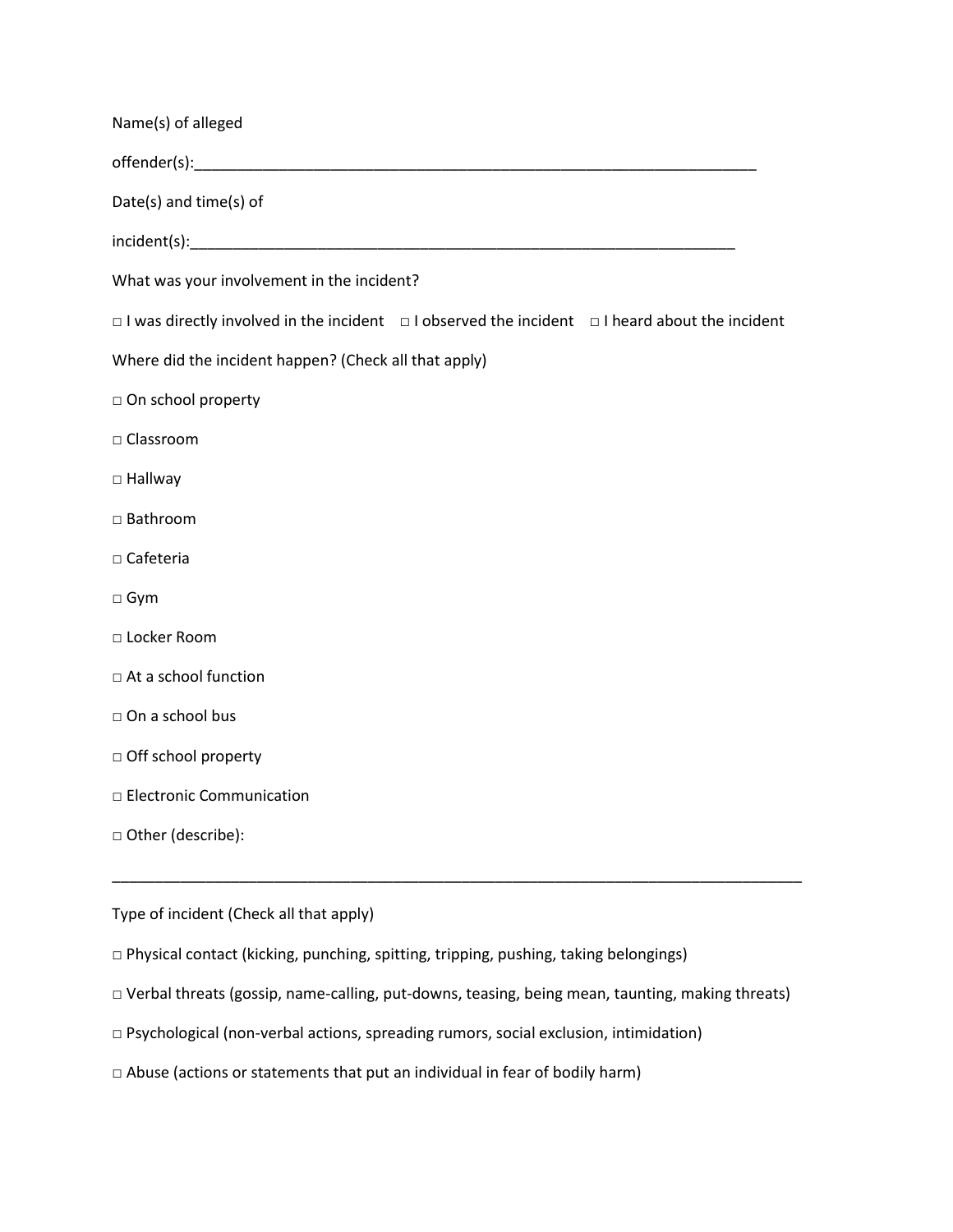□ Cyberbullying (misusing technology/social media to harass, tease, threaten, post pictures (sexting))

 $\Box$  Other (describe):  $\Box$ 

Who was involved in the incident?

□ Student □ Employee □ Both student and employee

Describe the specific nature of the incident. What happened? (Be as specific as possible). What did

\_\_\_\_\_\_\_\_\_\_\_\_\_\_\_\_\_\_\_\_\_\_\_\_\_\_\_\_\_\_\_\_\_\_\_\_\_\_\_\_\_\_\_\_\_\_\_\_\_\_\_\_\_\_\_\_\_\_\_\_\_\_\_\_\_\_\_\_\_\_\_\_\_\_\_\_\_\_\_\_\_\_\_\_

\_\_\_\_\_\_\_\_\_\_\_\_\_\_\_\_\_\_\_\_\_\_\_\_\_\_\_\_\_\_\_\_\_\_\_\_\_\_\_\_\_\_\_\_\_\_\_\_\_\_\_\_\_\_\_\_\_\_\_\_\_\_\_\_\_\_\_\_\_\_\_\_\_\_\_\_\_\_\_\_\_\_\_\_

\_\_\_\_\_\_\_\_\_\_\_\_\_\_\_\_\_\_\_\_\_\_\_\_\_\_\_\_\_\_\_\_\_\_\_\_\_\_\_\_\_\_\_\_\_\_\_\_\_\_\_\_\_\_\_\_\_\_\_\_\_\_\_\_\_\_\_\_\_\_\_\_\_\_\_\_\_\_\_\_\_\_\_\_

\_\_\_\_\_\_\_\_\_\_\_\_\_\_\_\_\_\_\_\_\_\_\_\_\_\_\_\_\_\_\_\_\_\_\_\_\_\_\_\_\_\_\_\_\_\_\_\_\_\_\_\_\_\_\_\_\_\_\_\_\_\_\_\_\_\_\_\_\_\_\_\_\_\_\_\_\_\_\_\_\_\_\_\_

\_\_\_\_\_\_\_\_\_\_\_\_\_\_\_\_\_\_\_\_\_\_\_\_\_\_\_\_\_\_\_\_\_\_\_\_\_\_\_\_\_\_\_\_\_\_\_\_\_\_\_\_\_\_\_\_\_\_\_\_\_\_\_\_\_\_\_\_\_\_\_\_\_\_\_\_\_\_\_\_\_\_\_\_

\_\_\_\_\_\_\_\_\_\_\_\_\_\_\_\_\_\_\_\_\_\_\_\_\_\_\_\_\_\_\_\_\_\_\_\_\_\_\_\_\_\_\_\_\_\_\_\_\_\_\_\_\_\_\_\_\_\_\_\_\_\_\_\_\_\_\_\_\_\_\_\_\_\_\_\_\_\_\_\_\_\_\_\_

\_\_\_\_\_\_\_\_\_\_\_\_\_\_\_\_\_\_\_\_\_\_\_\_\_\_\_\_\_\_\_\_\_\_\_\_\_\_\_\_\_\_\_\_\_\_\_\_\_\_\_\_\_\_\_\_\_\_\_\_\_\_\_\_\_\_\_\_\_\_\_\_\_\_\_\_\_\_\_\_\_\_\_\_

the alleged offender say or do? Include any copies of text messages, emails, etc. if possible.

(Add extra pages if needed)

If there were any adults in the area when this happened, what did they do?

## Types of bias involved (if known): (Check all that apply)

□ Race

- □ Color
- □ Weight/size
- □ National origin
- □ Ethnic group
- □ Religion
- □ Religious practice
- □ Disability
- □ Sexual orientation